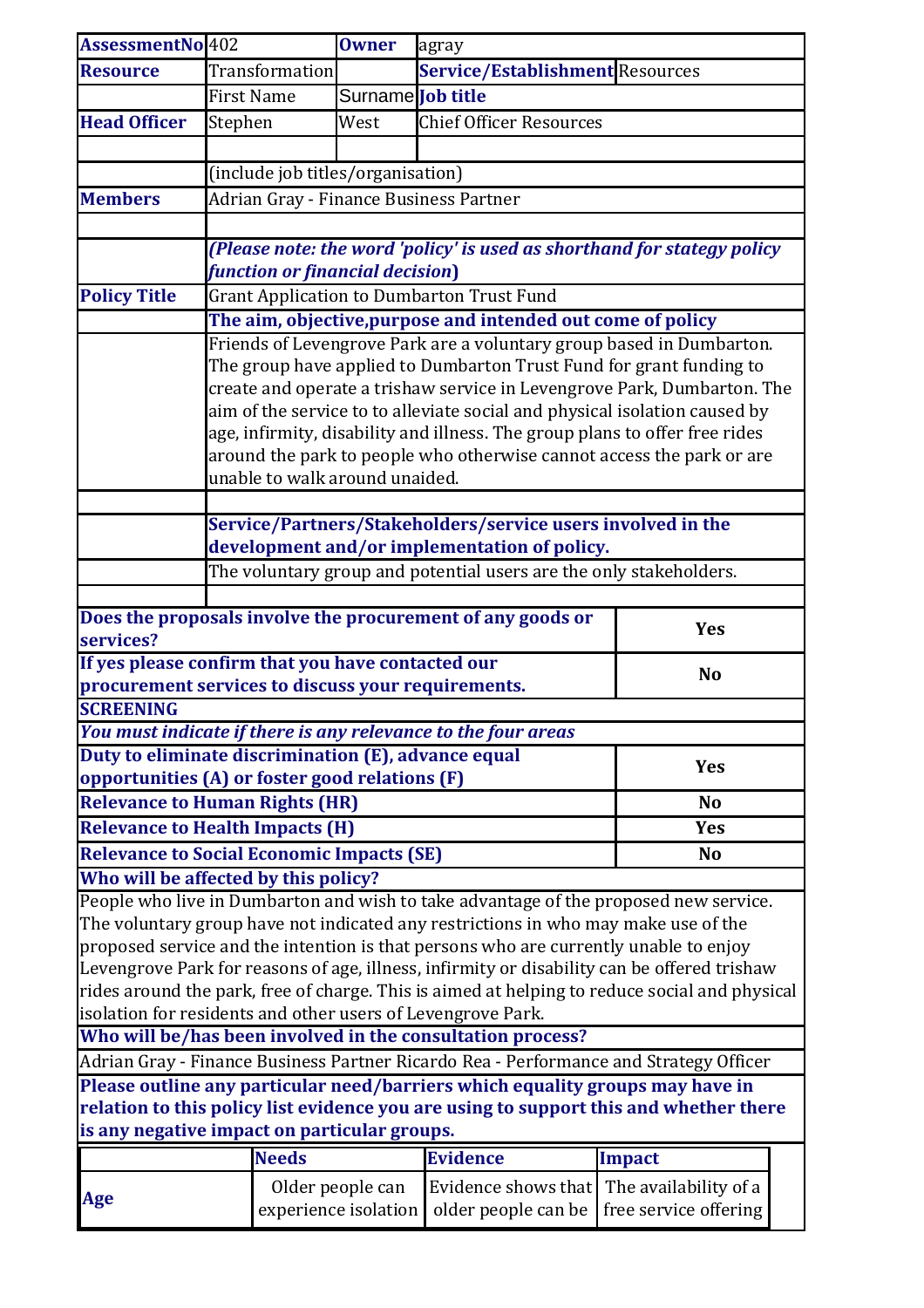|                              | with little contact<br>from their family,<br>friends or neighbors.<br>They may also be<br>physically unable to<br>walk any distance<br>and find it difficult to<br>enjoy outdoor<br>environments such<br>as a local park.                                                            | more isolated than<br>others.                                                                                                               | rides around the<br>park can have a<br>positive impact on<br>local older people,<br>giving them the<br>chance to enjoy the<br>park and perhaps<br>make new friends or<br>meet old ones again.                                                                                                                                       |
|------------------------------|--------------------------------------------------------------------------------------------------------------------------------------------------------------------------------------------------------------------------------------------------------------------------------------|---------------------------------------------------------------------------------------------------------------------------------------------|-------------------------------------------------------------------------------------------------------------------------------------------------------------------------------------------------------------------------------------------------------------------------------------------------------------------------------------|
| <b>Cross Cutting</b>         | It is important that<br>the service is<br>accessible to those<br>who need from<br>across different<br>protected groups                                                                                                                                                               | It is important that<br>the service is<br>promoted widely<br>across West<br>Dunbartonshire,<br>including to equality<br>groups              | The availability of<br>the service can be<br>flagged to equality<br>groups via the West<br>Dunbartonshire<br><b>Equality Forum, and</b><br>relevant council<br>guidance can also be<br>shared                                                                                                                                       |
| <b>Disability</b>            | People with a<br>disability may<br>experience isolation<br>with little contact<br>from their family,<br>friends or neighbors.<br>They may also be<br>physically unable to<br>walk any distance<br>and find it difficult to<br>enjoy outdoor<br>environments such<br>as a local park. | Evidence shows that<br>disabled people can<br>be more isolated.                                                                             | The availability of a<br>free service offering<br>rides around the<br>park can have a<br>positive impact on<br>local people with a<br>disability, giving<br>them the chance to<br>enjoy the park and<br>perhaps make new<br>friends or meet old<br>ones again.                                                                      |
| <b>Social &amp; Economic</b> |                                                                                                                                                                                                                                                                                      |                                                                                                                                             |                                                                                                                                                                                                                                                                                                                                     |
| <b>Impact</b>                |                                                                                                                                                                                                                                                                                      |                                                                                                                                             |                                                                                                                                                                                                                                                                                                                                     |
| <b>Sex</b>                   |                                                                                                                                                                                                                                                                                      |                                                                                                                                             |                                                                                                                                                                                                                                                                                                                                     |
| <b>Gender Reassign</b>       |                                                                                                                                                                                                                                                                                      |                                                                                                                                             |                                                                                                                                                                                                                                                                                                                                     |
| <b>Health</b>                | People in poor<br>health can<br>experience isolation<br>with little contact<br>from their family,<br>friends or neighbors.<br>They may also be<br>physically unable to<br>walk any distance<br>and find it difficult to<br>enjoy outdoor<br>environments such<br>as a local park.    | Evidence shows that<br>experiencing<br>outdoors especially<br>green spaces can<br>have positive effects<br>on mental and<br>physical health | The availability of a<br>free service offering<br>rides around the<br>park can have a<br>positive impact on<br>local people in poor<br>health, giving them<br>the chance to enjoy<br>the park and<br>perhaps make new<br>friends or meet old<br>ones again. Their<br>general health could<br>also be improved by<br>being outdoors. |
| <b>Human Rights</b>          |                                                                                                                                                                                                                                                                                      |                                                                                                                                             |                                                                                                                                                                                                                                                                                                                                     |
| <b>Marriage &amp; Civil</b>  |                                                                                                                                                                                                                                                                                      |                                                                                                                                             |                                                                                                                                                                                                                                                                                                                                     |